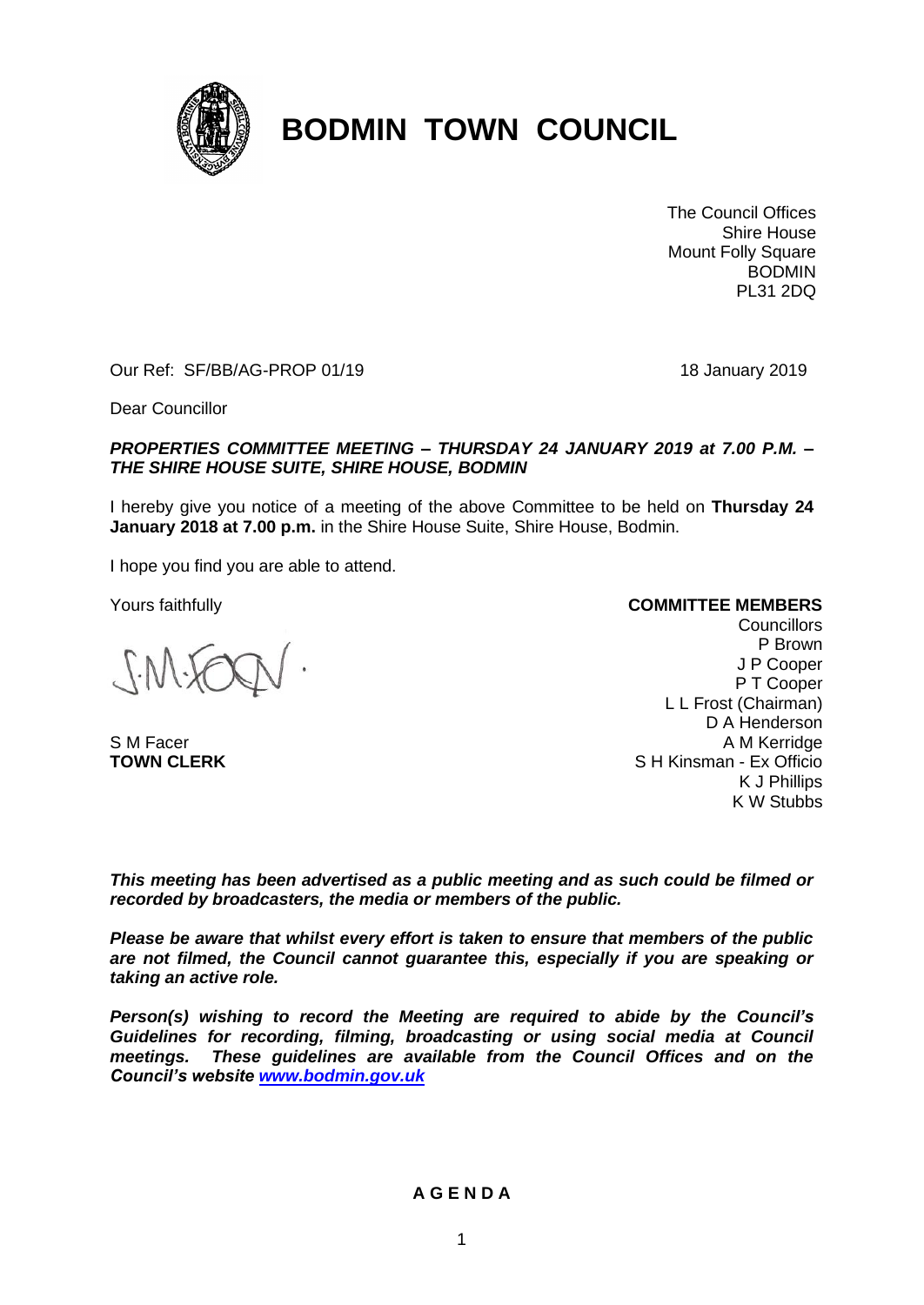## 1. **CHAIRMAN'S ANNOUNCEMENTS AND APOLOGIES**

- 2. Declarations of Interest Members to declare interests in respect of any item on the agenda;
- 3. **PUBLIC REPRESENTATION SESSION – An opportunity for local residents to make representations or ask questions relating to items on this agenda**. (Note: a maximum of 15 minutes will be allocated for this session and there will be a time constraint of 5 minutes per speaker);
- 4. Minutes of the Properties Committee Meeting held on 29 November 2018 (copy enclosed);
- 5. Correspondence:
	- a) Letter from Bodmin Youth Project regarding Fair Park football sessions (copy enclosed);
	- b) Letter from Bodmin Lions regarding Shire House Suite hire charges (copy letter and subsequent response from the Town Clerk enclosed);
	- c) Chief Executive of Cornwall Rural Community Charity invitation to the Community Buildings Conference taking place on Tuesday 12th February 2019 at the Lanivet Parish Community Centre (copy email and agenda enclosed);
	- d) Email from Bodmin Community Link Officer regarding planting on town roundabouts via Cormac Volunteering Scheme (copy enclosed);
	- e) Any other item of correspondence that the Chairman considers appropriate;
- 6. Update on the current status of key Council projects (copy report enclosed), to include:
	- a) Skate Park;
	- a) Fair Park Toilets;
	- b) Site for new cemetery;
	- c) Machinery Shed;
- 7. Health and Safety project update Parks and Open Spaces Manager (POSM) to report (copy report enclosed);
- 8. Skate Park To note that the pyramid funbox will be removed from the existing skate park as it is beyond economical repair;
- 9. To consider recording of staff time in relation to vandalism (referred from FS&PM Budget meeting held on 3 January 2019, minute ref FSPM/2019/004 refers);
- 10. Coldharbour, to include:
	- a) Essential maintenance works to the clubhouse (copy report enclosed) POSM to report;
	- b) Schedule of Dilapidation (copy enclosed);
- 11. Explore by Bike Update on use of Priory Car Park POSM to report;
- 12. Volunteer Dog Warden POSM to report (copy report enclosed);
- 13. Risk Management Update (copy enclosed);